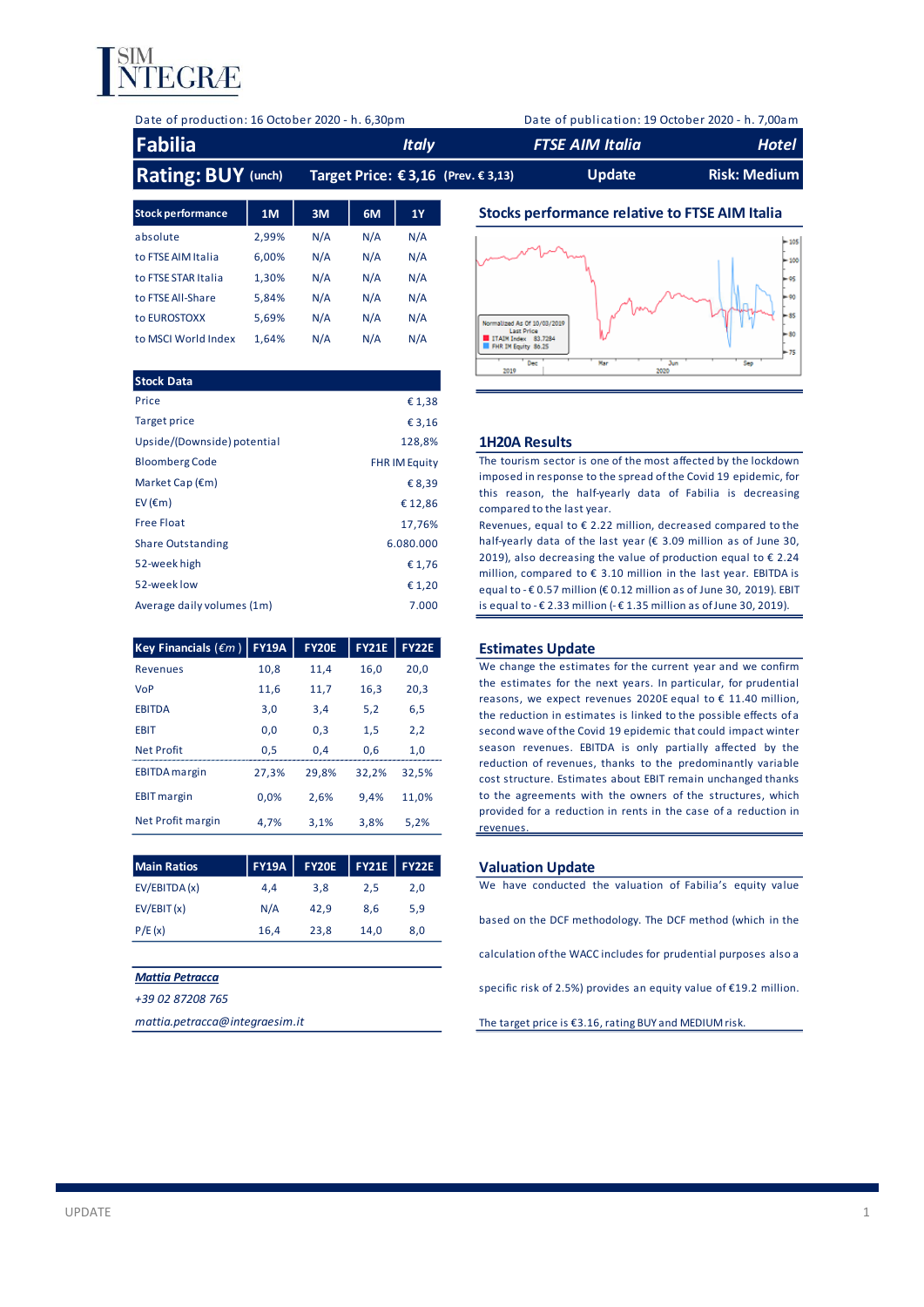

# 1. Economics & Financials

**Table 1 – Economics & Financials**

| CONSOLIDATED INCOME STATEMENT (€/mln) | <b>FY18A</b> | <b>FY19A</b> | <b>FY20E</b> | <b>FY21E</b> | <b>FY22E</b> |
|---------------------------------------|--------------|--------------|--------------|--------------|--------------|
| Revenues                              | 9,03         | 10,81        | 11,40        | 16,00        | 20,00        |
| <b>Other Revenues</b>                 | 0,10         | 0,80         | 0,30         | 0,30         | 0,30         |
| <b>Value of Production</b>            | 9,13         | 11,61        | 11,70        | 16,30        | 20,30        |
| <b>COGS</b>                           | 1,71         | 2,54         | 2,30         | 3,00         | 3,75         |
| <b>Services</b>                       | 2,71         | 2,86         | 3,10         | 4,35         | 5,35         |
| Use of assets owned by others         | 0,18         | 0,15         | 0,10         | 0,15         | 0,20         |
| <b>Employees</b>                      | 1,89         | 2,80         | 2,50         | 3,30         | 4,10         |
| <b>Other Operating Expenses</b>       | 0,26         | 0,30         | 0,30         | 0,35         | 0,40         |
| <b>EBITDA</b>                         | 2,38         | 2,95         | 3,40         | 5,15         | 6,50         |
| <b>EBITDA Margin</b>                  | 26,4%        | 27,3%        | 29,8%        | 32,2%        | 32,5%        |
| D&A                                   | 1,89         | 2,96         | 3,10         | 3,65         | 4,30         |
| <b>EBIT</b>                           | 0,50         | 0,00         | 0,30         | 1,50         | 2,20         |
| <b>EBIT Margin</b>                    | 5,5%         | 0,0%         | 2,6%         | 9,4%         | 11,0%        |
| <b>Financial Management</b>           | (0, 28)      | 0,39         | 0,20         | (0, 20)      | (0, 20)      |
| <b>EBT</b>                            | 0,21         | 0,39         | 0,50         | 1,30         | 2,00         |
| Taxes                                 | 0,10         | $-0,12$      | 0,15         | 0,70         | 0,95         |
| <b>Net Income</b>                     | 0,11         | 0,51         | 0,35         | 0,60         | 1,05         |

| CONSOLIDATED BALANCE SHEET (€/mln)       | <b>FY18A</b> | <b>FY19A</b> | <b>FY20E</b> | <b>FY21E</b> | <b>FY22E</b> |
|------------------------------------------|--------------|--------------|--------------|--------------|--------------|
| <b>Fixed Assets</b>                      | 5,18         | 6,95         | 5,35         | 6,95         | 7,00         |
| Account receivable                       | 0,08         | 0,87         | 0,15         | 0,20         | 0,25         |
| Inventories                              | 0,05         | 0,45         | 0,35         | 0,45         | 0,60         |
| Account payable                          | 1,68         | 3,88         | 2,75         | 3,05         | 3,75         |
| <b>Operating Working Capital</b>         | (1, 55)      | (2, 56)      | (2, 25)      | (2, 40)      | (2,90)       |
| Other receivable                         | 3,10         | 2,15         | 2,10         | 2,80         | 3,65         |
| Other payable                            | 0,38         | 1,06         | 1,60         | 2,50         | 3,20         |
| <b>Net Working Capital</b>               | 1,17         | (1, 47)      | (1,75)       | (2, 10)      | (2, 45)      |
| Severance Indemnities & Other Provisions | 0,01         | 0,01         | 0,01         | 0,01         | 0,01         |
| <b>NET INVESTED CAPITAL</b>              | 6,34         | 5,47         | 3,59         | 4,85         | 4,54         |
| <b>Share Capital</b>                     | 0,05         | 0,05         | 0,16         | 0,16         | 0,16         |
| <b>Reserves</b>                          | 0,33         | 0,44         | 2,32         | 2,67         | 3,27         |
| <b>Net Income</b>                        | 0,11         | 0,51         | 0,35         | 0,60         | 1,05         |
| Equity                                   | 0,49         | 1,00         | 2,83         | 3,43         | 4,48         |
| Cash & Cash Equivalent                   | 0,31         | 0,37         | 3,29         | 4,20         | 5,30         |
| <b>Short Term Debt to Bank</b>           | 2,92         | 2,78         | 2,70         | 3,65         | 3,90         |
| M/L Term Debt to Bank                    | 3,25         | 2,06         | 1,35         | 1,97         | 1,47         |
| <b>Net Financial Position</b>            | 5,86         | 4,47         | 0,76         | 1,42         | 0,07         |
| <b>SOURCES</b>                           | 6,34         | 5,47         | 3,59         | 4,85         | 4,54         |
| <b>CONSOLIDATED CASH FLOW (€/mln)</b>    | <b>FY18A</b> | <b>FY19A</b> | <b>FY20E</b> | <b>FY21E</b> | <b>FY22E</b> |
| <b>EBIT</b>                              |              | 0,00         | 0,30         | 1,50         | 2,20         |
| <b>Taxes</b>                             |              | $-0,12$      | 0,15         | 0,70         | 0,95         |
| <b>NOPAT</b>                             |              | 0,12         | 0,15         | 0,80         | 1,25         |
| <b>D&amp;A</b>                           |              | 2,96         | 3,10         | 3,65         | 4,30         |
| Change in receivable                     |              | (0, 79)      | 0,72         | (0,05)       | (0, 05)      |
| Change in inventories                    |              | (0, 40)      | 0,10         | (0, 10)      | (0, 15)      |
| Change in payable                        |              | 2,20         | (1, 13)      | 0,30         | 0,70         |
| Change in others                         |              | 1,63         | 0,59         | 0,20         | (0, 15)      |
| Change in NWC                            |              | 2,64         | 0,28         | 0,35         | 0,35         |
| Change in provisions                     |              | 0,00         | 0,00         | 0,00         | 0,00         |
| <b>OPERATING CASH FLOW</b>               |              | 5,71         | 3,53         | 4,80         | 5,90         |
| Capex                                    |              | (4,7)        | (1,5)        | (5,3)        | (4, 4)       |
| <b>FREE CASH FLOW</b>                    |              |              | 2,02         | (0, 45)      | 1,55         |
|                                          |              | 0,99         |              |              |              |
| <b>Financial Management</b>              |              | 0,39         | 0,20         | (0, 20)      | (0, 20)      |
| Change in Debt to Bank                   |              | (1, 32)      | (0, 79)      | 1,57         | (0, 25)      |
| Change in Equity                         |              | 0,00         | 1,48         | 0,00         | 0,00         |

Source: Fabilia and Integrae SIM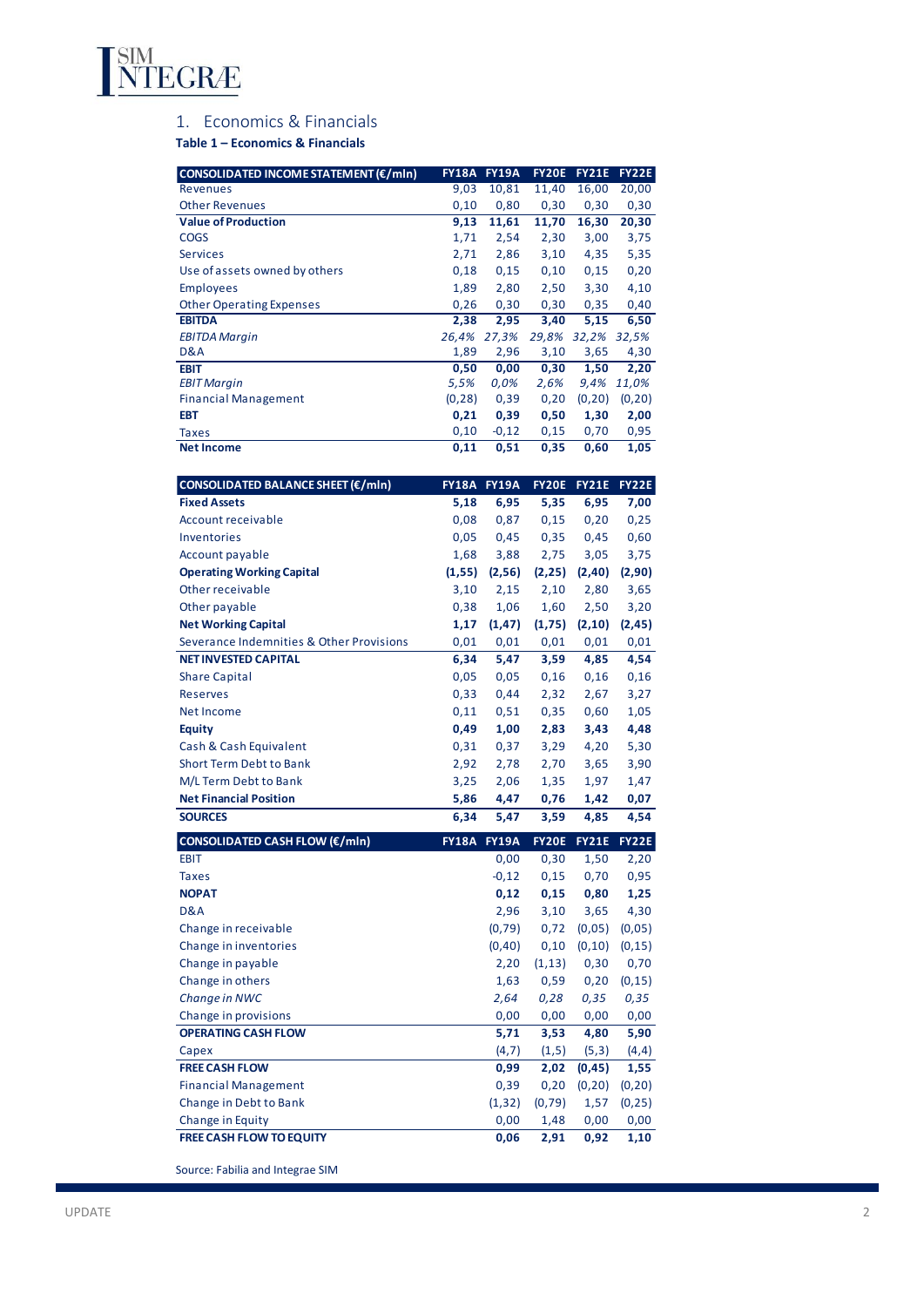

## 1.1 1H20A Results

### **Table 2 – 1H20A vs 1H19A**

| €/mln        | <b>Sales</b> | <b>EBITDA</b> | <b>EBITDA %</b> | <b>EBIT</b> | <b>Net Income</b> | <b>NFP</b> |
|--------------|--------------|---------------|-----------------|-------------|-------------------|------------|
| <b>1H20A</b> | 2.22         | $-0.57$       | $-25.6%$        | $-2.33$     | $-2.28$           | 5.70       |
| 1H19A        | 3.09         | 0.12          | 4.0%            | $-1.35$     | $-1.40$           | $4.47*$    |
| Change       | $-28.2%$     | N.A           | $-29.6%$        | N.A         | N.A               | N.A        |

\*Data full year 2019A Source: Fabilia

The tourism sector is one of the most affected by the lockdown imposed in response to the spread of the Covid 19 epidemic, for this reason, the half-yearly data of Fabilia is decreasing compared to the last year. In fact, according to the press release, the halfyear results "*have to be interpreted, both in the light of the high seasonality of our business and, above all, in the light of the closure of the accommodation structures during the lockdown period*".

Revenues, equal to € 2.22 million, decreased compared to the half-yearly data of the last year (€ 3.09 million as of June 30, 2019), also decreasing the value of production equal to € 2.24 million, compared to € 3.10 million in the last year. The decrease, after a first two months period with growth of 121% compared to 2019A, is due to the closure of the structures in March, April (period in which, however, many Fabilia structures are not open) and May (period of opening for many structures of the Company). In particular, the closures during the month of May have led to a shift in bookings which has emphasized the seasonality of the business.



### **Chart 1 – Revenues by Business Line 1H20A**

Source: Fabilia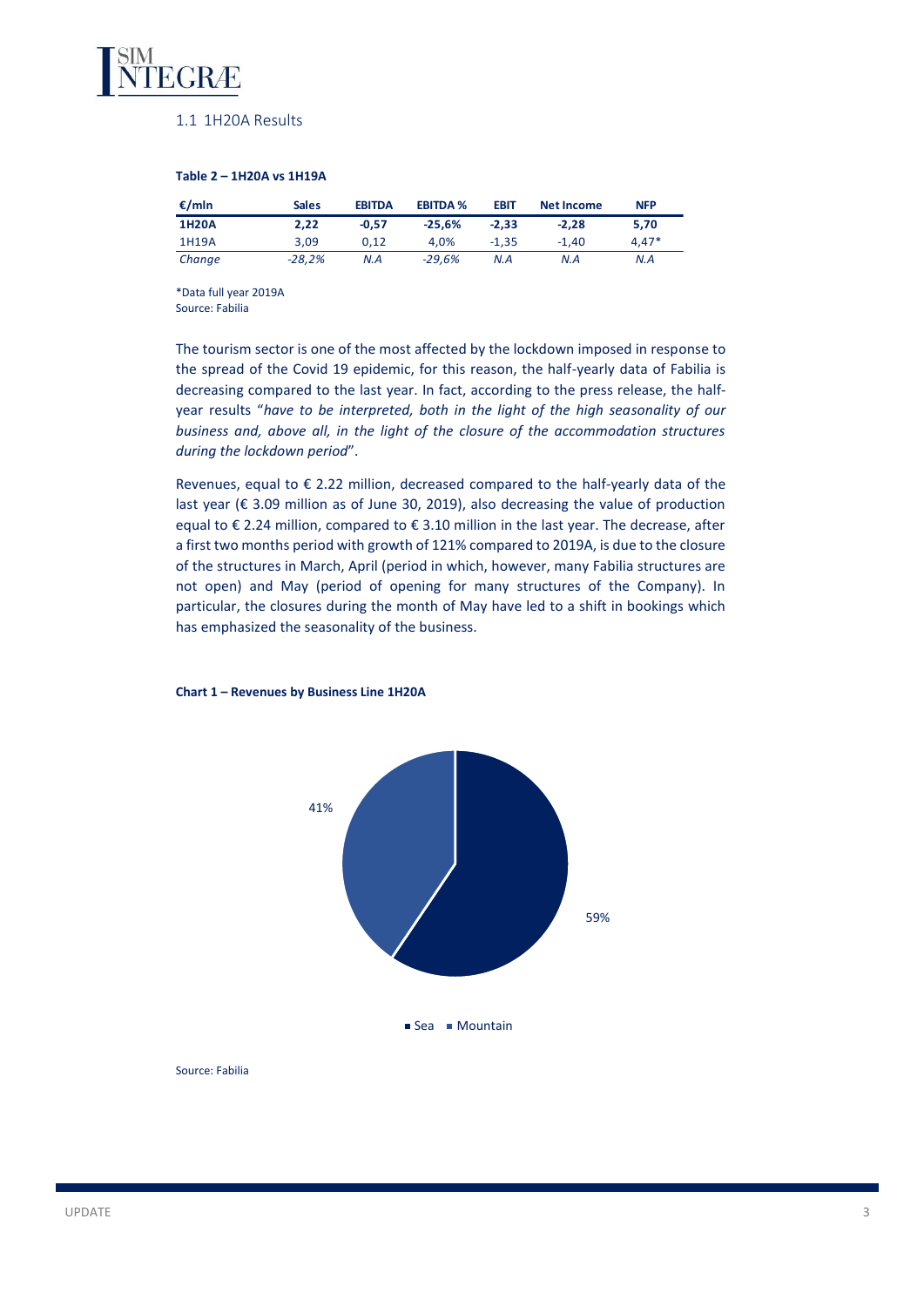

The Company's main source of revenues is the Sea segment, which, despite generating revenues for only one month over the six months of the first half year, has generated a 59% share of revenues. The remaining 41% is attributable to the Mountain segment.



**Chart 2 – Revenues by Business Line 1H19A vs 1H20A**

Source: Fabilia

Compared to last year, due to the difficulties encountered in the first months of the summer season, the Sea segment recorded a 47% decrease in revenues. The Mountain segment, on the other hand, despite the closure during some months of the year, thanks to the excellent results of the first two months of 2020, shows growth of 52%.

EBITDA is equal to -  $\epsilon$  0.57 million ( $\epsilon$  0.12 million as of June 30, 2019). The reduced marginality reflects the reduction in revenues, however, there is a decrease in operating costs linked to savings in labor and raw materials costs in June.

EBIT amounted to - € 2.33 million (- € 1.35 million as of June 30, 2019), after amortization of € 1.77 million, of which € 1.36 million for rights-of-use (relating to the rent of the structures according to the application of the IFRS16). Amortizations for rights-of-use are increasing, due to the higher number of structures managed. Net profit amounts to - € 2.28 million compared to - € 1.40 million registered as of June 30, 2019.

The Net Financial Position, equal to  $\epsilon$  5.70 million, results to be worse than the data as of December 31, 2019 when NFP amounted to € 4.47 million.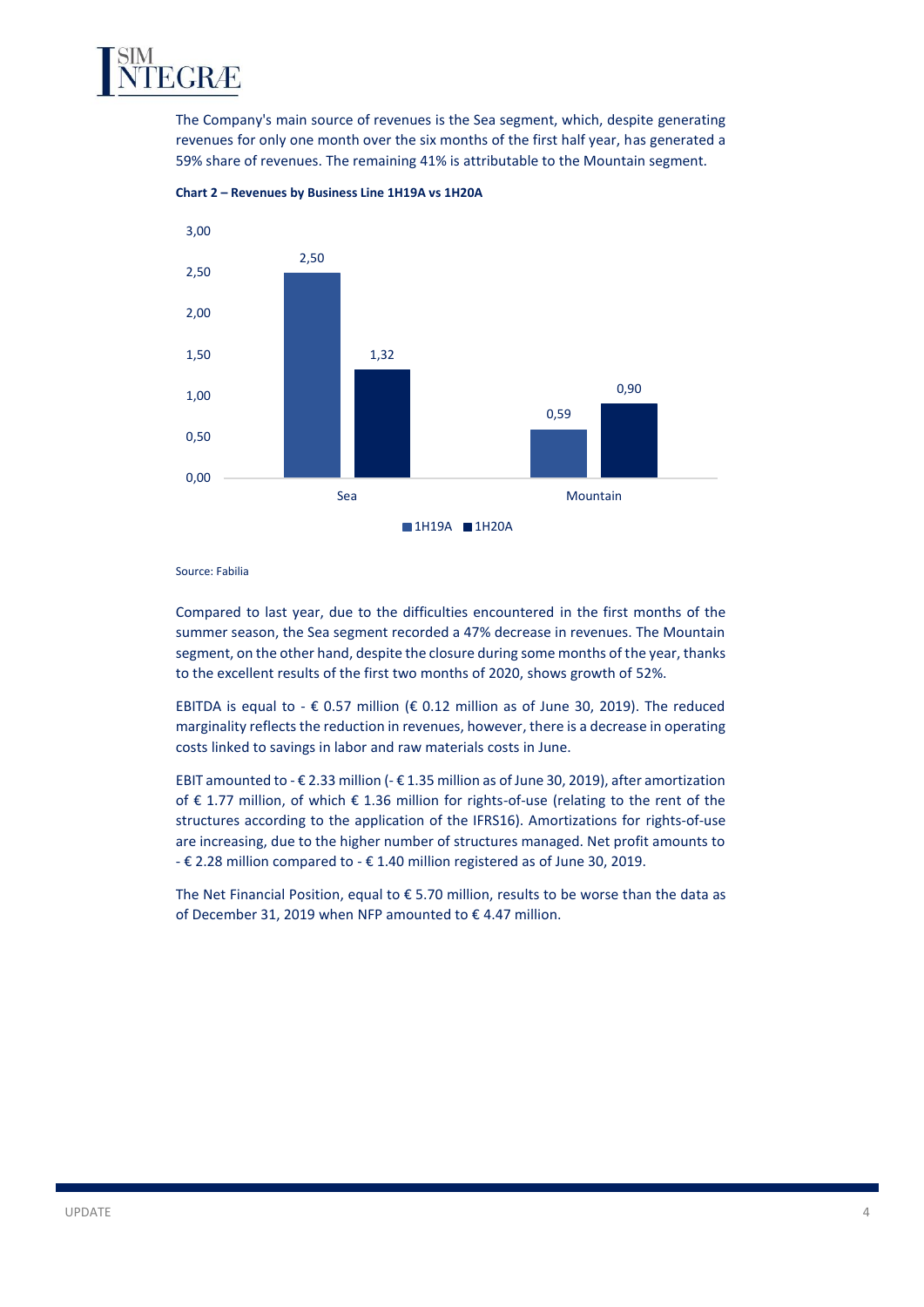

## 1.2 Estimates FY20E-FY22E

| €/mln             | <b>FY20E</b> | <b>FY21E</b> | <b>FY22E</b> |
|-------------------|--------------|--------------|--------------|
| <b>Sales</b>      |              |              |              |
| <b>New</b>        | 11,4         | 16,0         | 20,0         |
| Old               | 12,3         | 16,0         | 20,0         |
| Change            | $-6,9%$      | 0,0%         | 0,0%         |
| <b>EBITDA</b>     |              |              |              |
| <b>New</b>        | 3,4          | 5,2          | 6,5          |
| Old               | 4,0          | 5,2          | 6,5          |
| Change            | $-13,9%$     | 0,0%         | 0,0%         |
| <b>EBITDA %</b>   |              |              |              |
| <b>New</b>        | 29,8%        | 32,2%        | 32,5%        |
| Old               | 32,2%        | 32,2%        | 32,5%        |
| Change            | $-2,4%$      | 0,0%         | 0,0%         |
| <b>EBIT</b>       |              |              |              |
| <b>New</b>        | 0,3          | 1,5          | 2,2          |
| Old               | 0,3          | 1,5          | 2,2          |
| Change            | 0,0%         | 0,0%         | 0,0%         |
| <b>Net Income</b> |              |              |              |
| <b>New</b>        | 0,4          | 0,6          | 1,0          |
| Old               | 0,1          | 0,6          | 1,0          |
| Change            | 243,4%       | 0,0%         | 0,0%         |
| <b>NFP</b>        |              |              |              |
| <b>New</b>        | 0,8          | 1,4          | 0,1          |
| Old               | 1,0          | 1,7          | 0,3          |
| Change            | N.A.         | N.A.         | N.A.         |

## **Table 3 – Estimates Updates FY20E-FY22E**

#### Source: Integrae SIM

Considering the evolving healthcare situation, we slightly change the estimates for the current year, and we confirm the estimates for the next years. In particular, for prudential reasons, we expect revenues 2020E equal to € 11.40 million, the reduction in estimates is linked to the possible effects of a second wave of the Covid 19 epidemic that could impact winter season revenues. EBITDA is only partially affected by the reduction of revenues, thanks to the predominantly variable cost structure. Estimates about EBIT remain unchanged thanks to the agreements with the owners of the structures, which provided for a reduction in rents in the case of a reduction in revenues.

For subsequent years, we expect the revenues to increase to  $\epsilon$  20.0 million (CAGR 19A-22E: 22.78%) in 2022E, with EBITDA of € 6.50 million (corresponding to a marginality of 32.5%), up from € 2.95 million in 2019A (corresponding to an EBITDA margin of 27.3%).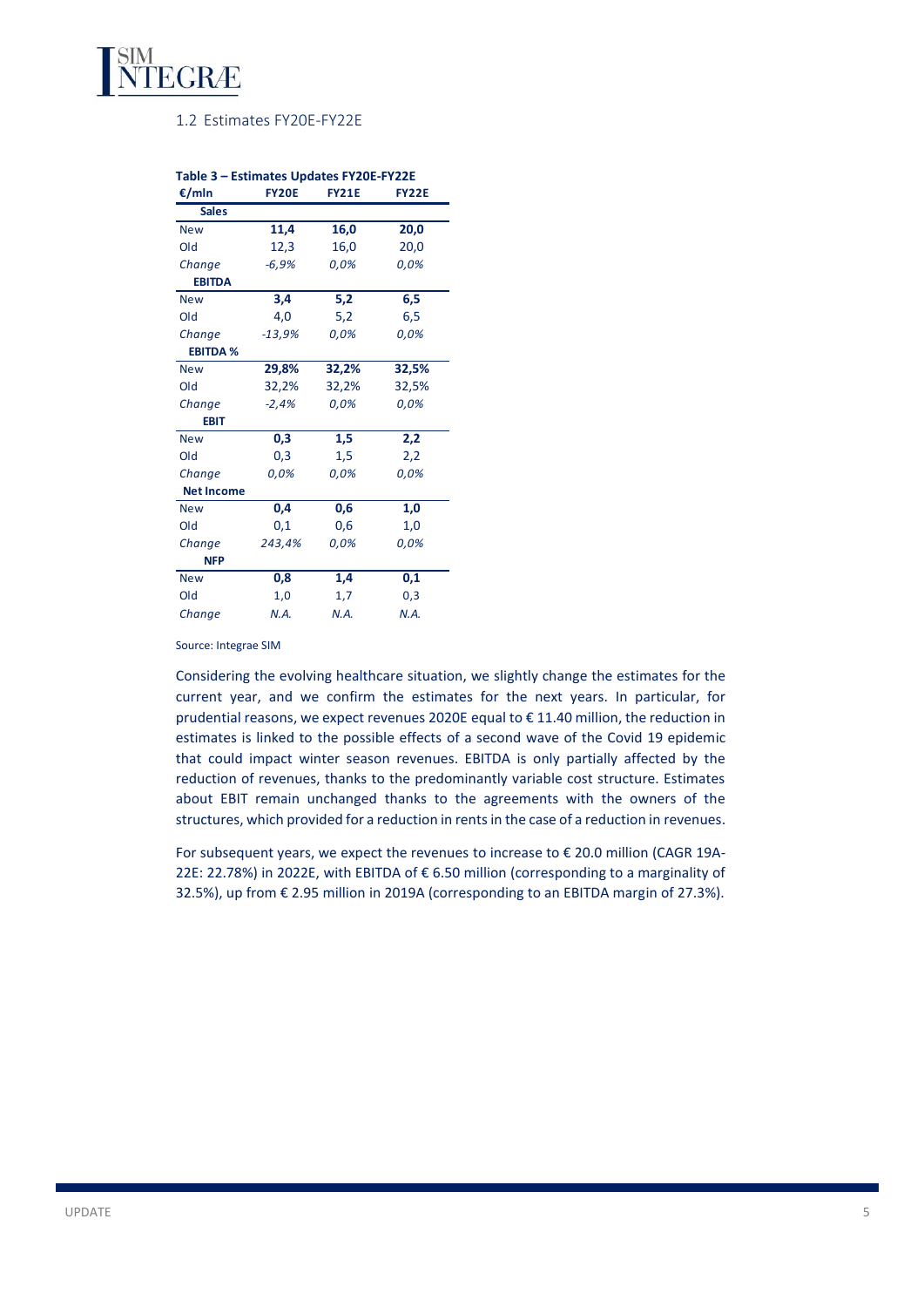

## 2. Valuation

We have conducted the valuation of Fabilia's equity value based on the DCF methodology.

2.1 DCF Method

| Table 4 - WACC        |           |                                |       |
|-----------------------|-----------|--------------------------------|-------|
| <b>WACC</b>           |           |                                | 4,69% |
| <b>Risk Free Rate</b> |           | 0,23% $\alpha$ (specific risk) | 2,50% |
| <b>Market Premium</b> |           | 8,46% Beta Adjusted            | 1,00  |
| $D/E$ (average)       |           | 400,00% Beta Relevered         | 3,89  |
| Кe                    | 11,21% Kd |                                | 4,25% |

Source: Integrae SIM

For prudential purposes, we have considered a specific risk of 2.5%. This results in a WACC of 4.69%.

| Table 5 - DCF Valuation  |      |      |
|--------------------------|------|------|
| <b>DCF Equity Value</b>  |      | 19,2 |
| <b>FCFO</b> actualized   | 3,6  | 15%  |
| <b>TV</b> actualized DCF | 20,1 | 85%  |
| <b>Enterprise Value</b>  | 23,7 | 100% |
| NFP (FY19A)              | 4.5  |      |
| Source: Integrae SIM     |      |      |

With the above data and, taking as a reference our estimates and assumptions, the result is an **equity value of € 19.2 million**. **The target price is €3.16 (prev. €3.13), rating BUY and MEDIUM risk.**

## **Table 6 – Equity Value – Sensitivity Analysis**

| €/mln         |         | Table 6 - Equity Value - Sensitivity Analysis<br><b>WACC</b> |      |      |      |      |      |      |
|---------------|---------|--------------------------------------------------------------|------|------|------|------|------|------|
|               |         | 3,2%                                                         | 3,7% | 4,2% | 4,7% | 5,2% | 5,7% | 6,2% |
|               | 2,5%    | 111,7                                                        | 63,4 | 43,7 | 33,0 | 26,3 | 21,6 | 18,3 |
|               | 2,0%    | 64.4                                                         | 44,4 | 33,5 | 26,7 | 22,0 | 18,6 | 16,0 |
| <b>Growth</b> | 1,5%    | 45,1                                                         | 34,1 | 27,1 | 22,4 | 18,9 | 16,3 | 14,2 |
| Rate $(g)$    | 1,0%    | 34,6                                                         | 27,6 | 22,7 | 19,2 | 16,5 | 14,4 | 12,7 |
|               | 0,5%    | 28,0                                                         | 23,1 | 19,5 | 16,8 | 14,7 | 12,9 | 11,5 |
|               | 0,0%    | 23,5                                                         | 19,9 | 17,1 | 14,9 | 13,2 | 11,7 | 10,5 |
|               | $-0,5%$ | 20,2                                                         | 17,4 | 15,2 | 13,4 | 11,9 | 10,7 | 9,7  |

Source: Integrae SIM

### **Table 7 – Target Price Implied Valuation Multiples**

| $7.0x$ $4.6x$ $3.6x$ |
|----------------------|
| 79,0x 15,8x 10,8x    |
|                      |

Source: Integrae SIM

## **Table 8 – Current Price Implied Valuation Multiples**

| <b>Multiples</b>     |  |                      | <b>FY20E FY21E FY22E</b> |  |  |
|----------------------|--|----------------------|--------------------------|--|--|
| EV/EBITDA            |  | $3,8x$ $2,5x$ $2,0x$ |                          |  |  |
| EV/EBIT              |  | 42,9x 8,6x 5,9x      |                          |  |  |
| Source: Integrae SIM |  |                      |                          |  |  |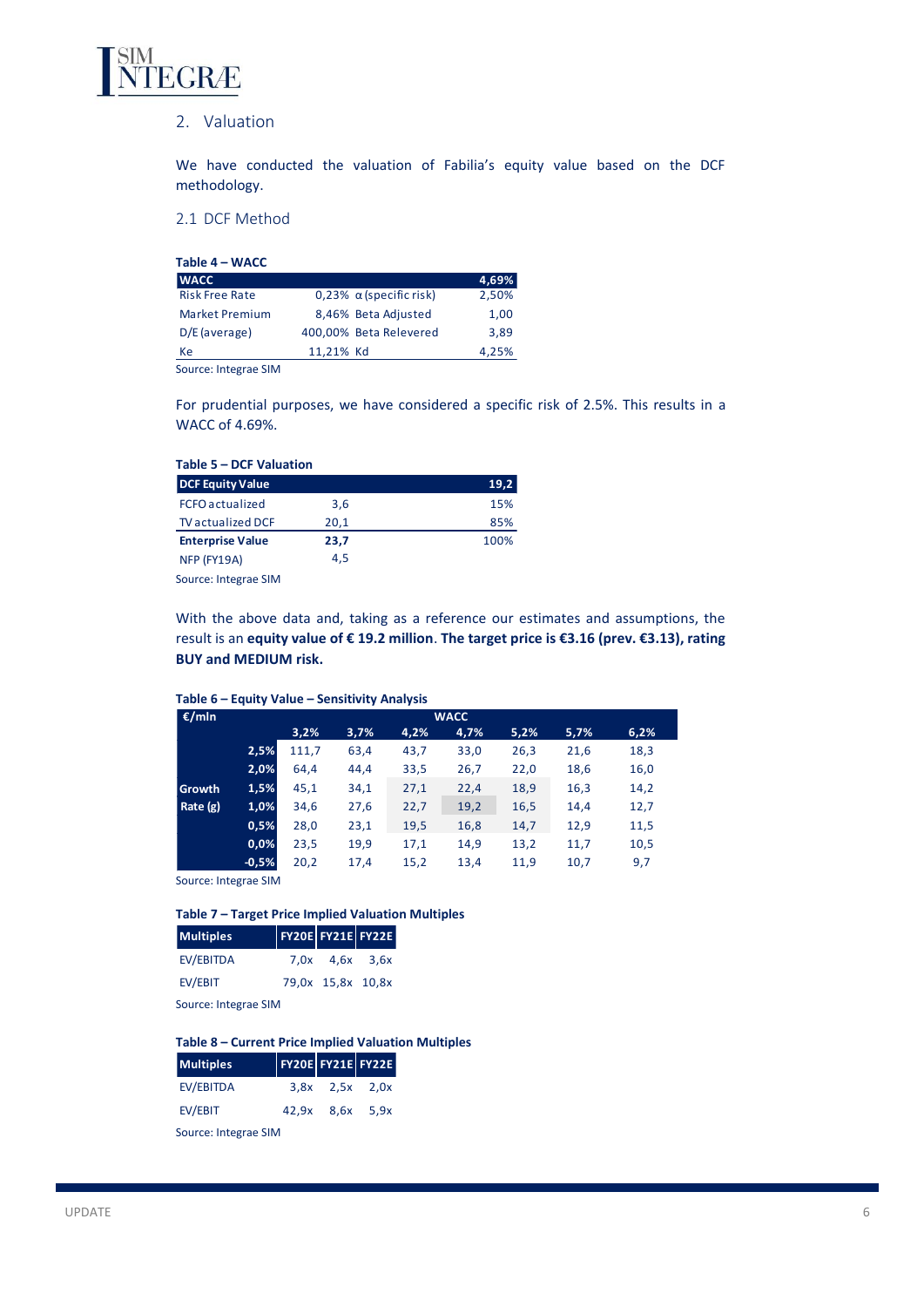

## **Disclosure Pursuant to Article 69 Et seq. of Consob (Italian Securities Exchange Commission) Regulation No. 11971/1999**

#### **Analyst/s certification**

The analyst(s) which has/have produced the following analyses hereby certifies/certify that the opinions expressed herein reflect their own opinions, and that no direct and/or indirect remuneration has been, nor shall be received by the analyst(s) as a result of the above opinions or shall be correlated to the success of investment banking operations. INTEGRAE SPA is comprised of the following analysts who have gained significant experience working for INTEGRAE and other intermediaries: Antonio Tognoli. Neither the analysts nor any of their relatives hold administration, management or advising roles for the Issuer. Antonio Tognoli is Integrae SIM's current Head of Research, Vice President of Associazione Nazionale Private and Investment Banking – ANPIB, member of Organismo Italiano di Valutazione – OIV and Journalist guilt. Mattia Petracca is current financial analyst

#### **Disclaimer**

This publication was produced by INTEGRAE SIM SpA. INTEGRAE SIM SpA is licensed to provide investment services pursuant to Italian Legislative Decree n. 58/1998, released by Consob, with Resolution n. 17725 of March 29th 2011.

INTEGRAE SIM SpA performs the role of corporate broker for the financial instruments issued by the company covered in this report.

INTEGRAE SIM SpA is distributing this report in Italian and in English, starting from the date indicated on the document, to approximately 300 qualified institutional investors by post and/or via electronic media, and to non-qualified investors through the Borsa Italiana website and through the leading press agencies.

Unless otherwise indicated, the prices of the financial instruments shown in this report are the prices referring to the day prior to publication of the report. INTEGRAE SIM SpA will continue to cover this share on a continuing basis, according to a schedule which depends on the circumstances considered important (corporate events, changes in recommendations, etc.), or useful to its role as specialist.

The table below, shows INTEGRAE SIM's recommendation, target price and risk issued during the last 12 months:

| Date            | Price | Recommendation | <b>Target Price</b> | <b>Risk</b> | Comment                |
|-----------------|-------|----------------|---------------------|-------------|------------------------|
| 24/08/2020 1,22 |       | Buv            | 3.13                | Medium      | Initiation of Coverage |

The list of all recommendations on any financial instrument or issuer produced by Integrae SIM Research Department and distributed during the preceding 12-month period is available on the Integrae SIM website.

The information and opinions contained herein are based on sources considered reliable. INTEGRAE SIM SpA also declares that it takes all reasonable steps to ensure the correctness of the sources considered reliable; however, INTEGRAE SIM SpA shall not be directly and/or indirectly held liable for the correctness or completeness of said sources.

The most commonly used sources are the periodic publications of the company (financial statements and consolidated financial statements, interim and quarterly reports, press releases and periodic presentations). INTEGRAE SIM SpA also makes use of instruments provided by several service companies (Bloomberg, Reuters, JCF), daily newspapers and press in general, both national and international. INTEGRAE SIM SpA generally submits a draft of the analysis to the Investor Relator Department of the company being analyzed, exclusively for the purpose of verifying the correctness of the information contained therein, not the correctness of the assessment. INTEGRAE SIM SpA has adopted internal procedures able to assure the independence of its financial analysts and that establish appropriate rules of conduct for them. Integrae SIM S.p.A. has formalised a set of principles and procedures for dealing with conflicts of interest. The Conflicts Management Policy is clearly explained in the relevant section of Integrae SIM's web site (www.integraesim.it). This document is provided for information purposes only. Therefore, it does not constitute a contractual proposal, offer and/or solicitation to purchase and/or sell financial instruments or, in general, solicitation of investment, nor does it constitute advice regarding financial instruments. INTEGRAE SIM SpA does not provide any guarantee that any of the forecasts and/or estimates contained herein will be reached. The information and/or opinions contained herein may change without any consequent obligation of INTEGRAE SIM SpA to communicate such changes. Therefore, neither INTEGRAE SIM SpA, nor its directors, employees or contractors, may be held liable (due to negligence or other causes) for damages deriving from the use of this document or the contents thereof. Thus, Integrae SIM does not guarantee any specific resuit as regards the information contained in the present publication, and accepts no responsibility or liability for the outcome of the transactions recommended therein or for the results produced by such transactions. Each and every investment/divestiture decision is the sole responsibility of the party receiving the advice and recommendations, who is free to decide whether or not to implement them. Therefore, Integrae SIM and/or